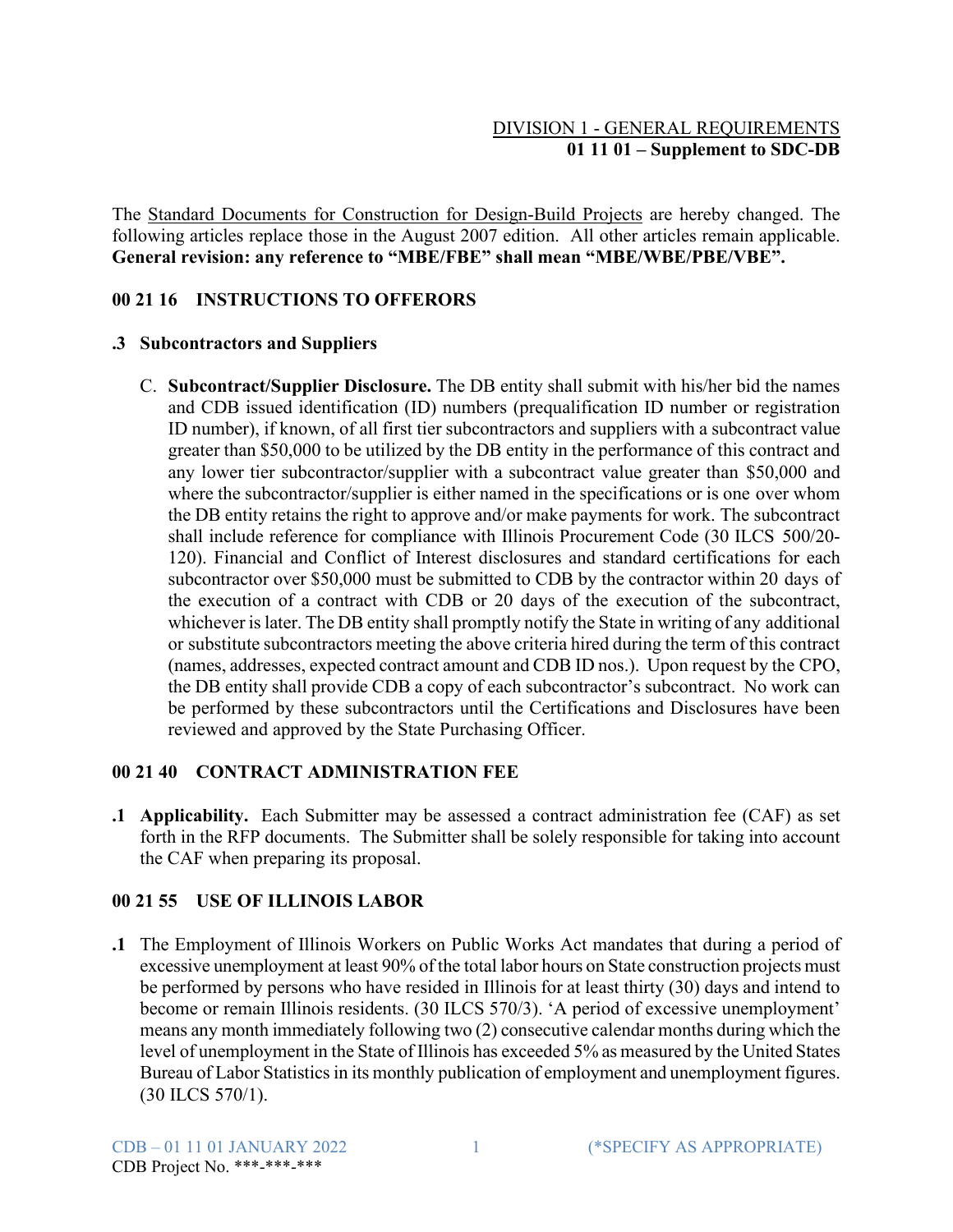- **.2** The DB entity is required to incorporate the above provisions into all subcontracts for subcontractors who will have workers at the project site.
- **.3** To verify that this requirement is being met, the DB entity must submit Certified Payroll forms for themselves and their subcontractors each month for the duration of the contract/subcontract.
	- A. The Certified Payroll form(s) must include the name and address of each worker on the project site during the time period covered by the form.
	- B. For subcontractors, the DB entity will include the beginning and ending dates of the subcontract on the Certified Payroll form.
	- C. If Certified Payroll forms are not submitted timely, payment may be reduced or withheld until Certified Payroll submittals are brought up to date.

## **00 43 30 BUY ILLINOIS PROGRAM**

- **.1 General.** The Buy Illinois Program encourages contractors to incorporate products manufactured, fabricated or assembled in the State of Illinois. It is a voluntary program; there is no incentive provision affecting the award of the contract nor is there a required percent of the contract that must be Illinois products.
- **.2** Illinois products will be indicated in the project manual with (IL) preceding the item in the specification paragraph. Typically, only specifications that are prescriptive, those listing three or more manufacturers, will be in the program. The DB entity should consider these products when procuring the materials and equipment for the project. If the DB entity is aware of an Illinois product not listed, the contractor is encouraged to advise the A/E prior to bidding or offer a product substitution with the bid. CDB will verify that the product meets the definition of an Illinois product and add it to CDB's Buy Illinois product directory.
- **.3** The DB entity should provide the total value of Illinois products on the Contractor's Schedule of Values (CSV) in the space provided. The individual items included in the total should be identified by putting "IL" in front of their descriptions on the CSV.
- **.4** Where material is specified by standards and/or codes and not by a list of acceptable manufacturers, contractors are still encouraged to purchase Illinois products. However, the DB entity should not include these materials in the computation of the total dollars for Illinois products on the CSV.

## **00 43 39 MINORITY, WOMEN, PERSONS WITH DISABILITIES, AND VETERAN BUSINESS ENTERPRISE PARTICIPATION**

**.1 Certification.** CDB will only accept Minority, Women, Persons with Disabilities, and Veteran Business Enterprise (MBE/WBE/PBE/VBE) firms certified by the Illinois Department of Central Management Services (CMS). The MBE/WBE/PBE/VBE's certification with CMS shall be in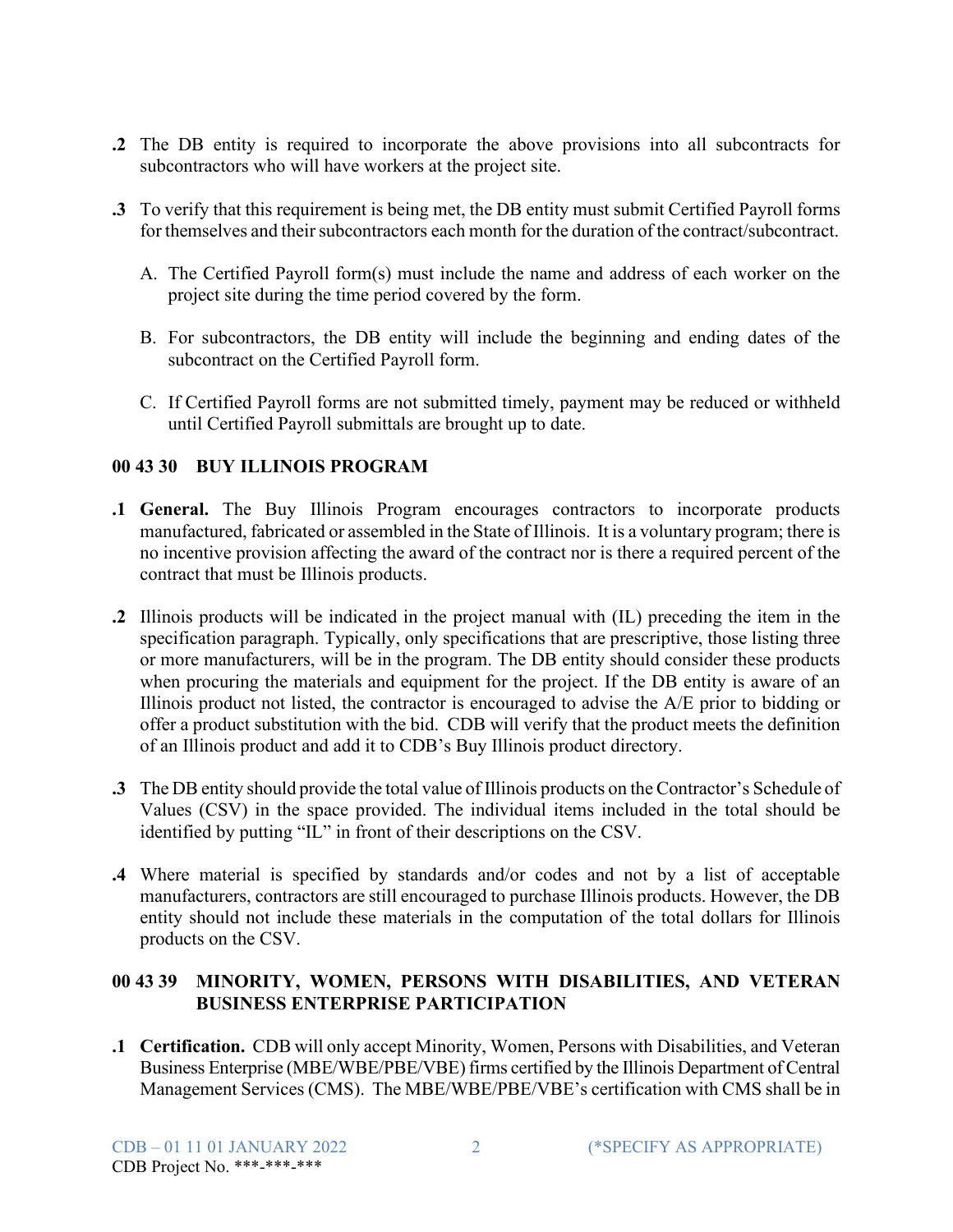good standing prior to the bid opening date.

- **.2 Designated Projects.** CDB may designate projects with "MBE/WBE/PBE/VBE participation goals." See the request for proposals for applicable goals for first and second tier (level) subcontractors and supplier MBE/WBE/PBE/VBE participation.
- **.3 Proposal.** Each offeror shall name, on the proposal, utilization plan, the minority, women, persons with disabilities, and veteran owned businesses it intends to use to meet the specified goals. If no eligible participation is listed on the utilization plan, then the bidder must submit documentation of its good faith efforts to achieve the goals with its proposal or the proposal will be considered non-responsive. If eligible participation is included on the utilization plan, but the specified goals are not met, within ten (10) calendar days from the date of notification, the offeror shall: (1) cure the deficiency in the bid by adding participation to meet the goals, or (2) request a waiver of the specified goals including documentation of its good faith efforts to achieve the goals.
- **.4 MBE/WBE/PBE/VBE Offeror.** If the DB entity is a minority, woman, person with disability or veteran owned business then the DB entity shall indicate the work proposed to be done with own forces on the utilization plan. CDB encourages MBE/WBE/PBE/VBE prime bidders to use MBE/WBE/PBE/VBE subcontractors/suppliers.
- **.5 Joint Venture.** If the offeror is a joint venture, the MBE/WBE/PBE/VBE joint venture may be used to meet the MBE/WBE/PBE/VBE goal for the contract, consistent with the provisions of subsection .11(G).
- **.6 Phase 1.** The DB entity will submit a list of proposed firms to be utilized to meet the MBE/WBE/PBE/VBE goals, together with the work to be done and approximate contract amount.
- **.7 Phase 2.** The DB entity will submit CDB's MBE/WBE/PBE/VBE Subcontractor Supplier Certification form for each MBE/WBE/PBE/VBE subcontractor(s) and/or supplier(s) being utilized to meet the designated participation goals.
	- A. The Certification form must be signed by the MBE/WBE/PBE/VBE firm.
	- B. Completion of the MBE/WBE/PBE/VBE Subcontractor Supplier Certification form is not required if the DB entity is an MBE/WBE/PBE/VBE firm. MBE/WBE/PBE/VBE prime contractors are encouraged to utilize MBE/WBE/PBE/VBE subcontractors/suppliers.
- **.8 Subcontracts.** Subcontracting of work to a lower tier non-MBE/WBE/PBE/VBE firm which would reduce the proceeds received by the subcontracting MBE/WBE/PBE/VBE firm below the specified goal is prohibited. CDB may, in such cases, reject the bid or terminate the contract.
- **.9 Request for Assistance.** If the DB entity needs assistance in locating subcontractors orsuppliers to meet the goals, the DB entity shall contact CDB's Fair Employment Practices Unit (FEP) both prior to the submittal, and, if applicable, during the 10-day cure period.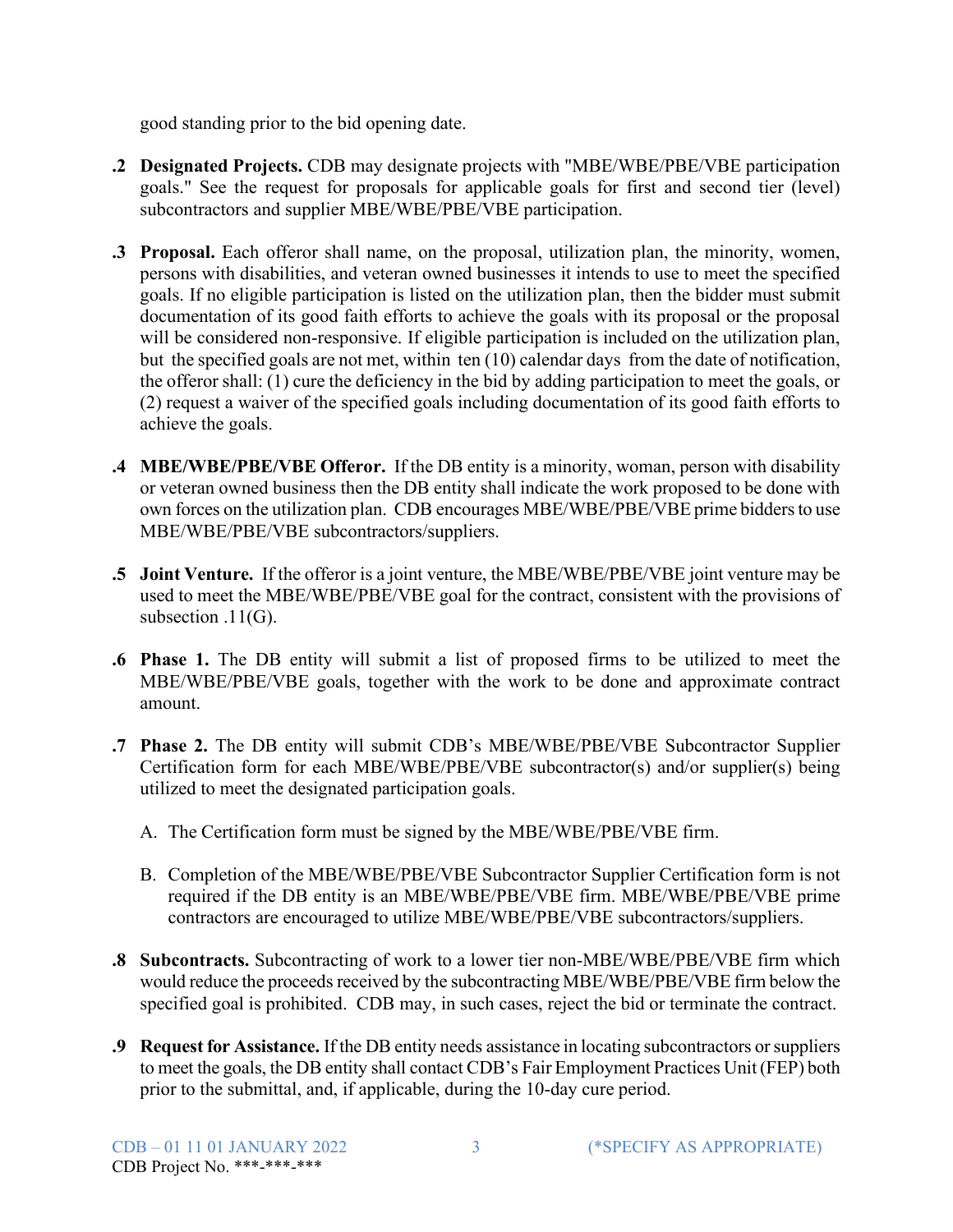- **.10 Submittal of Good Faith Effort documentation for a waiver request.** Good Faith Effort documentation must include the following:
	- A. All information indicating why the specified goal cannot be met.
	- B. A list of all MBE/WBE/PBE/VBE firms the offeror has used in the current and prior fiscal years, if available. The fiscal year is from July 1 until June 30.
	- C. A list of all certified MBE/WBE/PBE/VBE firms eligible to perform the work, if available. To be eligible to perform the work, a firm must be certified by CMS.
	- D. A clear determination that the number of certified MBE/WBE/PBE/VBE firms eligible to perform the work is insufficient to ensure adequate competition, if available.
	- E. Demonstrated proof that the MBE/WBE/PBE/VBE firms' prices were excessive or unreasonable, if available.
	- F. A list of all MBE/WBE/PBE/VBE firms contacted and the dates they were contacted, including documentation from those firms. Documentation shall include, when applicable:
		- 1) A log of telephone contacts including date and time of call, telephone number, name of person called, and the outcome of the call;
		- 2) Copies of written or electronic email correspondence showing the date, postal or email address, name of person contacted, and subsequent correspondence that reflects the outcome.
	- G. Copies of all bid solicitation letters or electronic email correspondence to MBE/WBE/PBE/VBE firms. Letters shall contain, at a minimum:
		- 1) Project title and location;
		- 2) Classification of work items for which quotations are requested;
		- 3) Date, time, and place quotations are due; and
		- 4) Returnable acknowledgment of the solicitation.
	- H. All other evidence of good faith efforts made by the DB entity to secure eligible MBE/WBE/PBE/VBE firms to meet the specified goal including documentation that demonstrates the following:
		- 1) A reasonable number of MBE/WBE/PBE/VBE firms were contacted.
		- 2) The work selected by the DB entity for allocation to MBE/WBE/PBE/VBE firms was

CDB – 01 11 01 JANUARY 2022 4 (\*SPECIFY AS APPROPRIATE)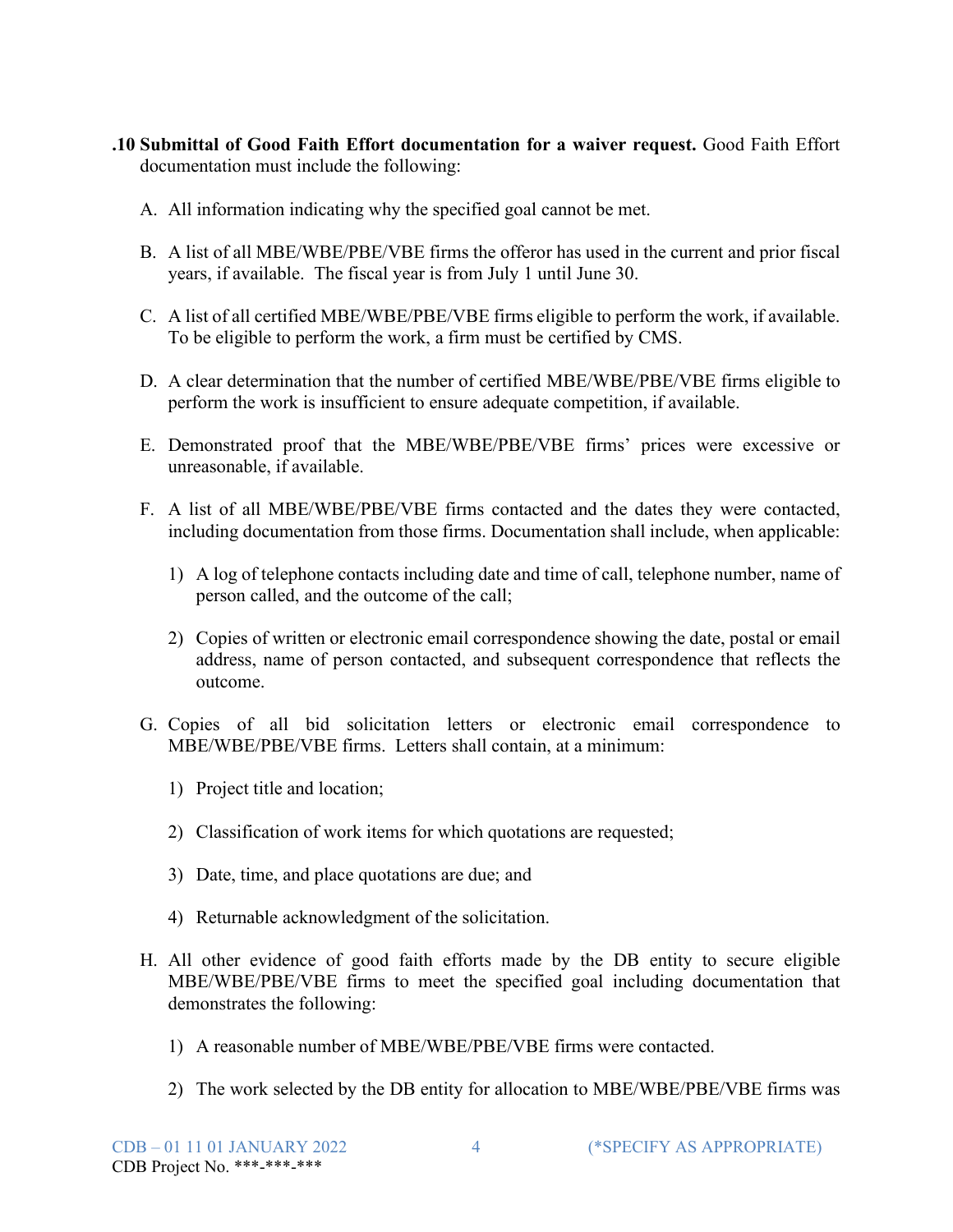selected in order to increase the likelihood of achieving the specified goal, if available.

- 3) The DB entity negotiated, in good faith, with the potential MBE/WBE/PBE/VBE firms by not imposing any conditions which are not similarly imposed on all other subcontractors and suppliers, or by denying benefits ordinarily conferred on subcontractors orsuppliers for the type of work for which bids were solicited, if available.
- 4) The MBE/WBE/PBE/VBE firms were not rejected as being unqualified without sound reasons based on a thorough investigation of their capabilities, if available.
- 5) The DB entity engaged with FEP for assistance in its efforts to achieve the specified participation.
- 6) The DB entity attended the CDB pre-bid meeting for the project.
- I. All actions taken to solicit MBE/WBE/PBE/VBE firms both before and after the submittal date.
- J. A revised utilization plan, if MBE/WBE/PBE/VBE participation increases during the 10-day cure period but goals are not met.
- K. Other relevant information in support of the waiver request.
- **.11 Replacement of MBE/WBE/PBE/VBE Subcontractor or Supplier.** If it can be demonstrated that the MBE/WBE/PBE/VBE subcontractor or supplier cannot perform the work, or if an MBE/WBE/PBE/VBE loses its CMS certification after the bid opening, then the DB entity shall make a good faith effort to replace, in-kind, the MBE/WBE/PBE/VBE. The DB entity shall identify the replacement MBE/WBE/PBE/VBE or provide evidence of good faith effort to find a replacement on the DB entity's letterhead and submit with documented evidence of cause to CDB's FEP Unit. CDB will review the submittal and may authorize the replacement or approve the good faith effort.

# **.12 Calculation of MBE/WBE/PBE/VBE Participation as a Material Supplier or Subcontractor**

- A. MBE/WBE/PBE/VBE as a material supplier: A 100 percent goal credit is allowed for the cost of materials or purchases from an MBE/WBE/PBE/VBE manufacturer or supplier.
- B. MBE/WBE/PBE/VBE as a subcontractor: A 100 percent goal credit is allowed for the work of the subcontract performed by the MBE/WBE/PBE/VBE's own forces (performing, managing and supervising the work), including the cost of materials and supplies, excluding the purchase of materials and supplies or the lease of equipment by the MBE/WBE/PBE/VBE subcontractor from the DB entity or its affiliates. Work that an MBE/WBE/PBE/VBE subcontractor in turn subcontracts to a non-MBE/WBE/PBE/VBE does not count toward the MBE/WBE/PBE/VBE goal.
- **.13 Work to be Completed by Certified Firms.** To be credited towards goals for Minority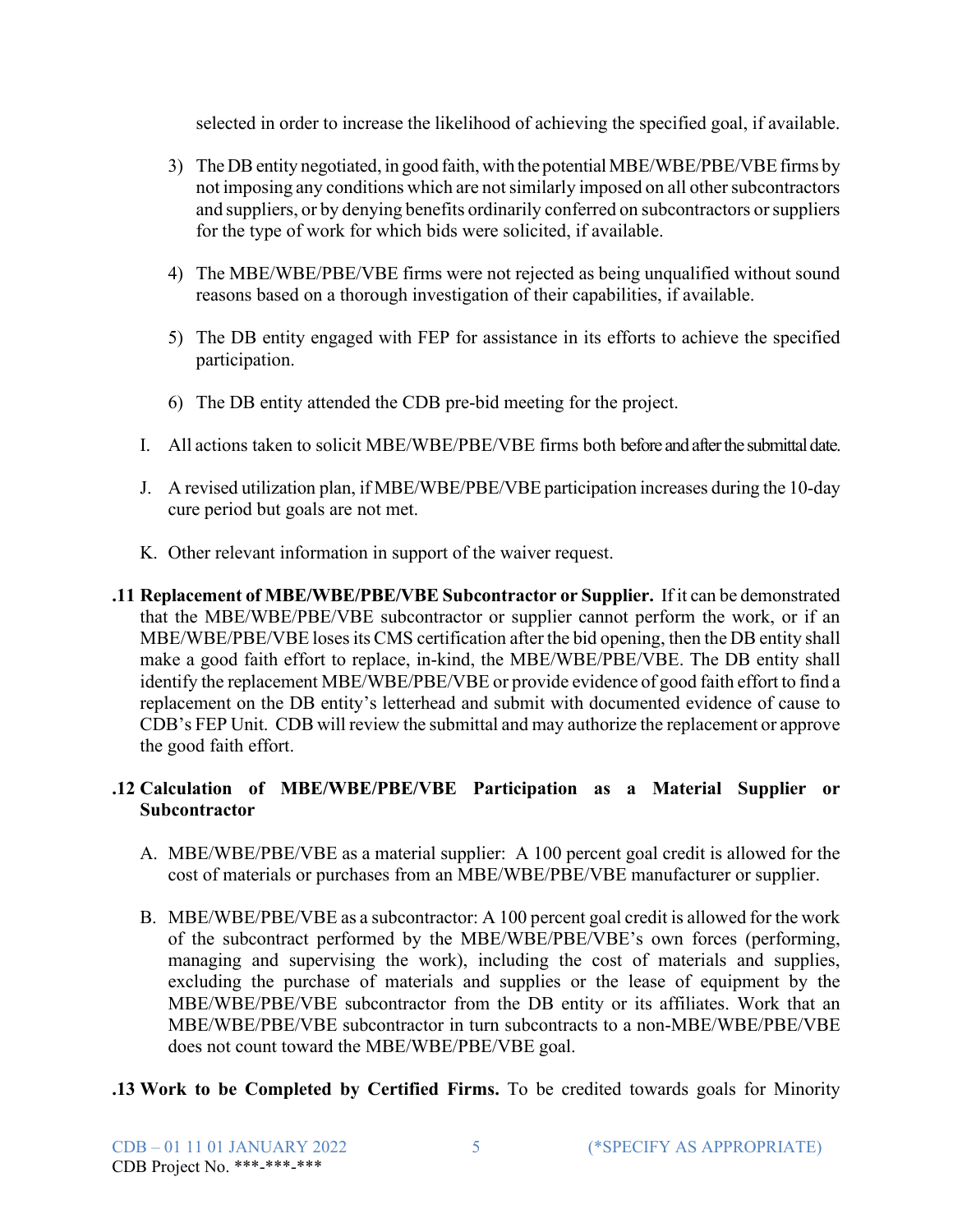Business Enterprise (MBE), Women Business Enterprise (WBE), Persons with Disabilities Business Enterprise (PBE) and Veteran Business Enterprise (VBE) participation, work must be performed by an entity certified by CMS pursuant to the Business Enterprise for Minorities, Women, and Persons with Disabilities Act (30 ILCS 575/5) and the Illinois Procurement Code (30 ILCS 500/45-57).

- A. The entire amount of contractual work performed by an MBE, WBE, PBE, or VBE's own forces will be credited towards MBE/WBE/PBE/VBE goals, including the cost of supplies, materials, and equipment obtained by the MBE, WBE, PBE, or VBE for this work (except supplies and equipment the MBE/WBE/PBE/VBE obtains from the prime contractor or its affiliate).
- B. The entire amount of fees or commissions charged by an MBE/WBE/PBE/VBE firm for providing a bona fide service, such as professional, technical, consultant, or managerial services will be credited towards MBE/WBE/PBE/VBE goals provided such fees are reasonable and not excessive as compared to fees customarily allowed for similar services. Services for materials and supplies are defined in Section 00 43 39.14 and are not considered to be professional, technical, consultant, or managerial services.
- C. Work subcontracted by an MBE/WBE/PBE/VBE to another firm will not be credited towards goals unless the subcontractor performing the work is also certified by CMS as an MBE/WBE/PBE/VBE. Work that an MBE/WBE/PBE/VBE subcontracts to a firm not certified as an MBE/WBE/PBE/VBE does not count toward the goal. For example, if an MBE firm has a subcontract to perform \$100,000 worth of work and subcontracts \$10,000 of that work to a non-MBE firm, only the \$90,000 worth of work performed by the MBE firm will be credited toward the goal.
- D. If a firm is not certified as an MBE/WBE/PBE/VBE at the time of the bid opening, the firm's participation will not be counted toward any goals.
- E. The dollar value of work performed under a contract with a firm after it has ceased to be certified will not be counted toward the overall goal.
- F. The participation of an MBE/WBE/PBE/VBE subcontractor will not be counted toward the DB entity's final compliance with its MBE/WBE/PBE/VBE obligations on a contract until the amount being counted has actually been paid to the MBE/WBE/PBE/VBE.
- G. When an MBE/WBE/PBE/VBE performs as a participant in a joint venture, a portion of the total dollar value of the contract equal to the distinct, clearly defined portion of the work of the contract that the MBE/WBE/PBE/VBE performs with its own forces may be counted toward MBE/WBE/PBE/VBE goals.
- **.14 Commercially Useful Function.** Expenditures to an MBE/WBE/PBE/VBE will only be credited towards MBE/WBE/PBE/VBE goals if the MBE/WBE/PBE/VBE performs a commercially useful function on that contract. An MBE/WBE/PBE/VBE performs a commercially useful function when it is responsible for execution of the work of the contract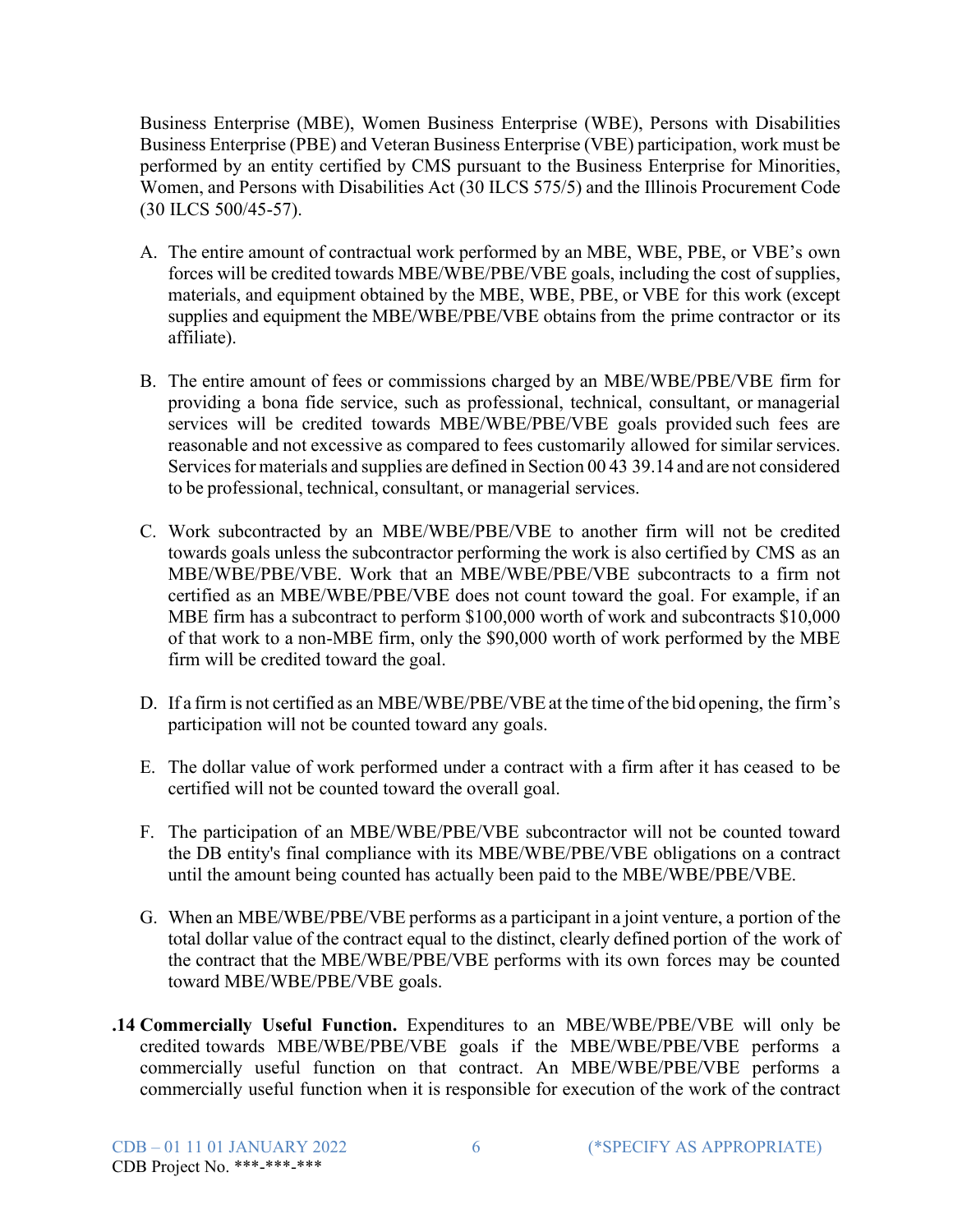and is carrying out its responsibilities by actually performing, managing, and supervising the work involved. To perform a commercially useful function, the MBE/WBE/PBE/VBE must also be responsible,with respect to materials and supplies used on the contract, for negotiating price, determining quality and quantity, ordering material, and installing (where applicable) and paying for the material itself.

- A. Factors to be used in determining whether an MBE/WBE/PBE/VBE is performing a commercially useful function include, but are not limited to, the amount of the work subcontracted, industry practices, and whether the amount the firm is paid is commensurate with the work it is performing and the MBE/WBE/PBE/VBE credit claimed for its performance of the work.
- B. An MBE/WBE/PBE/VBE does not perform a commercially useful function if its role is limited to that of an extra participant in a transaction, contract, or project through which funds are passed in order to obtain the appearance of MBE/WBE/PBE/VBE participation. In determining whether an MBE/WBE/PBE/VBE is such an extra participant, similar transactions, particularly those in which MBE/WBE/PBE/VBEs do not participate, will be examined.
- C. If an MBE/WBE/PBE/VBE does not perform at least 30 percent of the total cost of its contract with its own work force, or the MBE/WBE/PBE/VBE subcontracts a greater portion of the work than would be expected on the basis of normal industry practice for the type of work involved, a presumption will arise that the MBE/WBE/PBE/VBE is not performing a commercially useful function. An MBE/WBE/PBE/VBE firm may present evidence to CDB to rebut this presumption.The MBE/WBE/PBE/VBE must provide such evidence to rebut the presumption within seven (7) business days of being notified that the presumption will be applied.
- D. A DB entity that is an MBE/WBE/PBE/VBE will still be required to meet the goals required on the contract. In determining whether the MBE/WBE/PBE/VBE DB entity has met the goal, the work the MBE/WBE/PBE/VBE DB entity actually performs with its own forces will be credited, as well as work performed by MBE/WBE/PBE/VBE subcontractors or suppliers, consistent with the terms of Section 00 43 39.
- E. A DB entity's efforts to exercise Good Faith Efforts by providing assistance in advance of the submittal to an MBE/WBE/PBE/VBE firm in making purchases, obtaining bonding, obtaining credit, or providing equipment will not invalidate the commercially useful function of an MBE/WBE/PBE/VBE, provided that the MBE/WBE/PBE/VBE has otherwise performed a commercially useful function consistent with the terms of Section 00 43 39. Credit will only be given for work performed by, purchases made by, and equipment obtained by the MBE/WBE/PBE/VBE, consistent with the terms of Section 00 43 39. A DBentity's efforts to assist the MBE/WBE/PBE/VBE will not be credited.
- **.15 Trucking Company.** To be credited towards MBE/WBE/PBE/VBE goals, a trucking company or major construction equipment rental (MCER) must be responsible for the management and supervision of the entire trucking operation for which it is responsible on a particular contract,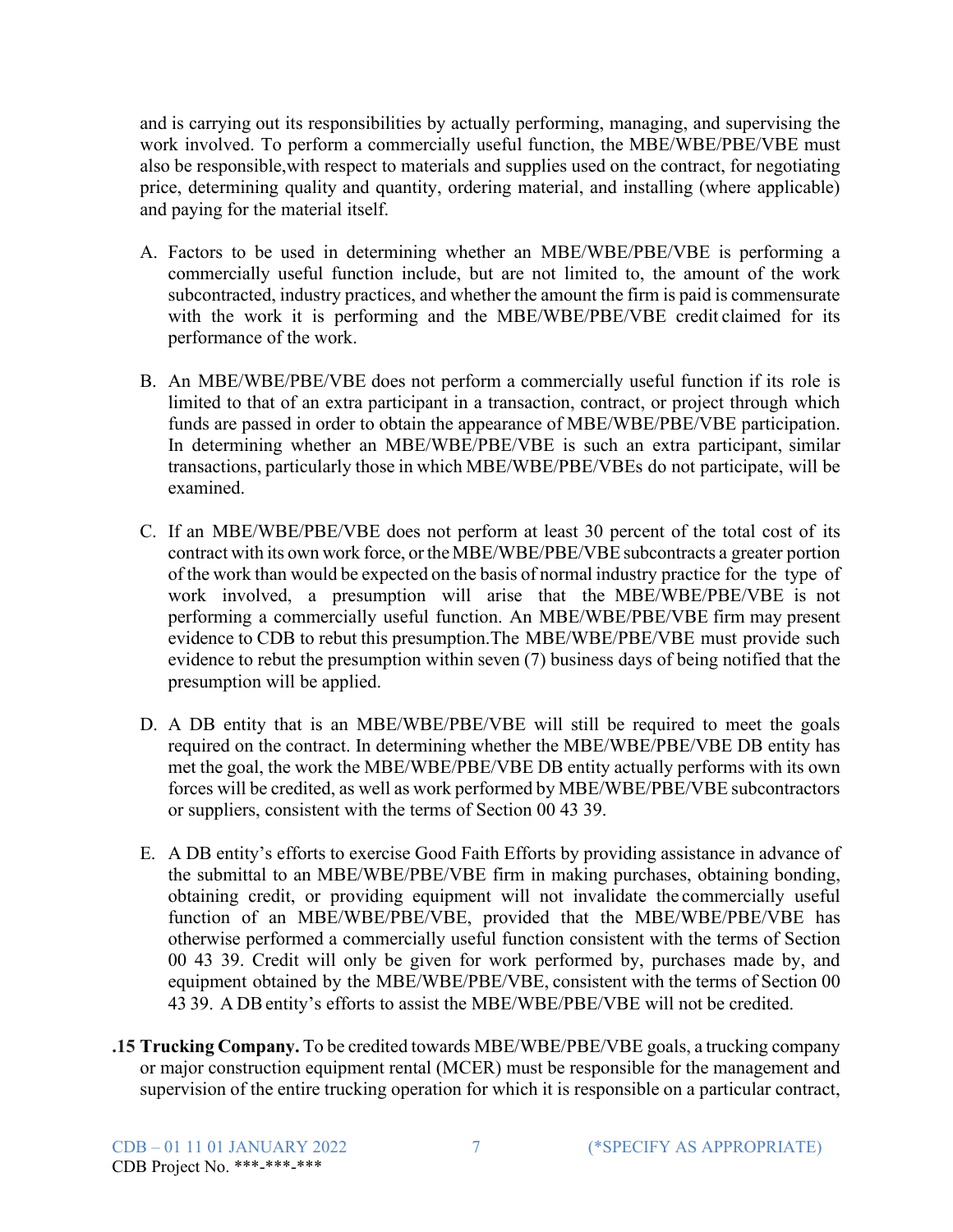and there cannot be a contrived arrangement for the purpose of meeting MBE/WBE/PBE/VBE goals.

- A. The MBE/WBE/PBE/VBE must itself own and operate at least one fully licensed,insured, and operational truck or major construction equipment unit (MCEU) used on the contract.
- B. The entire value of transportation services an MBE/WBE/PBE/VBE provides on the contract using trucks or MCEUs it owns, insures, and operates using drivers it employs will be credited towards MBE/WBE/PBE/VBE goals.
- C. If an MBE/WBE/PBE/VBE leases trucks or MCEUs from another MBE/WBE/PBE/VBE, the entire value of the services provided by the lessee will be credited.
- D. If an MBE/WBE/PBE/VBE leases trucks or MCEUs from a company that is not an MBE/WBE/PBE/VBE, the total value of transportation services provided by the lessee is not to exceed the value of transportation services provided by MBE/WBE/PBE/VBE owned trucks or MCEUs on the contract.
- E. For purposes of this section, a lease must indicate that the MBE/WBE/PBE/VBE has exclusive use of and control over the truck(s) or MCEU(s). This does not preclude the leased truck from working for others during the term of the lease with the consent of the MBE/WBE/PBE/VBE, so long as the lease gives the MBE/WBE/PBE/VBE absolute priority for the leased truck(s) or MCEU(s). Leased trucks and MCEUs must display the name and identification number of the MBE/WBE/PBE/VBE.
- F. The MBE/WBE/PBE/VBE must be responsible for the management and supervision of the entire trucking operation for which it is responsible on a particular contract,and there cannot be a contrived arrangement for the purpose of meeting MBE/WBE/PBE/VBE goals.

## **.16 Materials and Supplies**

- A. Credit towards goals will be given for materials purchased from an MBE/WBE/PBE/VBE supplier or manufacturer that is certified by CMS.
- B. For purposes of this section, a manufacturer is a firm that operates and maintains a factory or establishment that produces, on the premises, the materials, supplies, articles, or equipment required under the contract and of the general character described in the specifications.
- C. For the purposes of this section, a supplier is a firm that owns, operates, or maintains a store, warehouse, or other establishment in which materials, supplies, articles or equipment ofthe general character described by the specifications and required under the contract are bought, kept in stock, and regularly sold or leased to the public in the usual course of business.
	- 1) A supplier must be an established, regular business that engages as its principal business and under its own name, in the purchase and sale or lease of the products in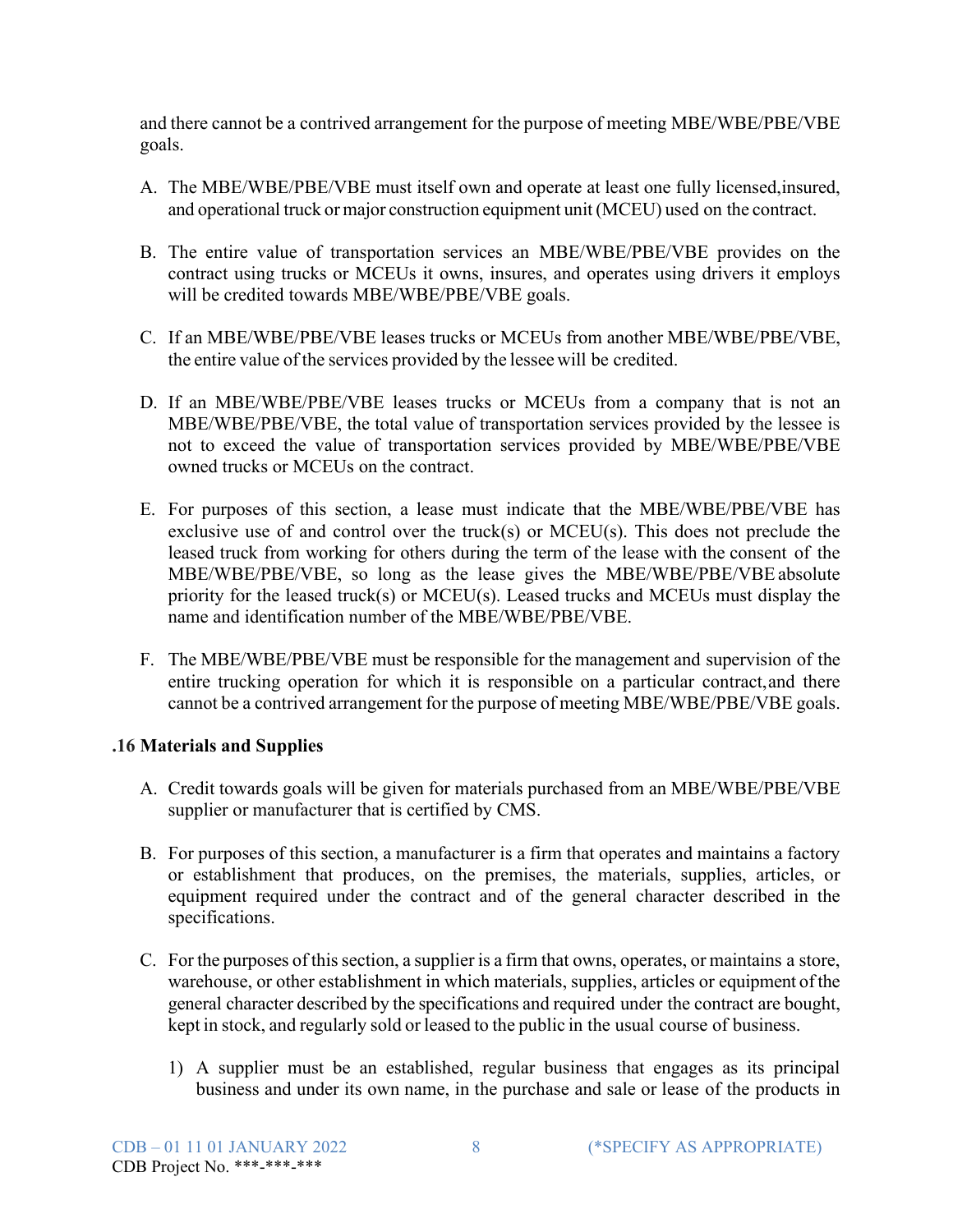question.

- 2) A person may be a supplier in such bulk items as steel, cement, gravel, stone, petroleum products, or asphalt without owning, operating, or maintaining a place of business as provided in this paragraph C if the person both owns and operated distribution equipment for the products. Any supplementing of a supplier's own distribution equipment shall be by a long-term lease agreement and not on an ad hoc or contractby-contract basis.
- 3) Brokers, packagers, manufacturers' representatives, or other persons who arrange or expedite transactions are not suppliers within the meaning of this section.

# **00 43 44 ILLINOIS WORKS JOBS PROGRAM ACT APPRENTICESHIP INITIATIVE**

- **.1 ApprenticeshipGoal.**The goal ofthe IllinoisWorksJobs ProgramActApprenticeship Initiative is that, for projects estimated to cost \$500,000 or more, apprentices will perform either 10% of the total labor hours actually worked in each prevailing wage classification or 10% of the estimated labor hours in each prevailing wage classification, whichever is less. See Section 00 43 44 of the project manual for applicable apprenticeship goals.
- **.2 Illinois Works Budget Supplement.** Submission of the Illinois Works Jobs Program Act Apprenticeship Initiative Budget Supplement shall be a post-award requirement. The Budget Supplement shall contain a complete and thorough estimate of all the labor hours to be performed by the DB entity and all of its subcontractors for the project, broken down by prevailing wage category. The Budget Supplement shall be used in determining the appropriate number of hours to be performed by apprentices.
- **.3 Reporting Requirements**. The DB entity shall submit monthly reports of its hourly workforce utilization including all apprenticeship hours to CDB's Fair Employment Practices Unit on Illinois Works Apprenticeship Initiative Reporting Forms.
- **.4 Reduction or Waiver of Goal.** If, at any point during the project, the DB entity determinesthat it may not meet the apprenticeship goal for any prevailing wage classification, the DB entity shall submit a request for a reduction or waiver of that particular goal, indicating why the goal may not be met. The DB entity shall include all documentation supporting the request. The request for a reduction or waiver of the goal shall be reviewed pursuant to 30 ILCS 559/20- 20(b).
- **.5 Certification of Completion.** Upon completion of the work set forth in the contract, the DB entity shall submit a certification demonstrating that it has met the 10% apprenticeship goal or received a reduction or waiver of the 10% apprenticeship goal for each prevailing wage classification.

# **00 45 00 CERTIFICATIONS OF COMPLIANCE WITH APPLICABLE LAWS**

**.14 Recertification**. If the contract extends over multiple years, vendor and itssubcontractorsshall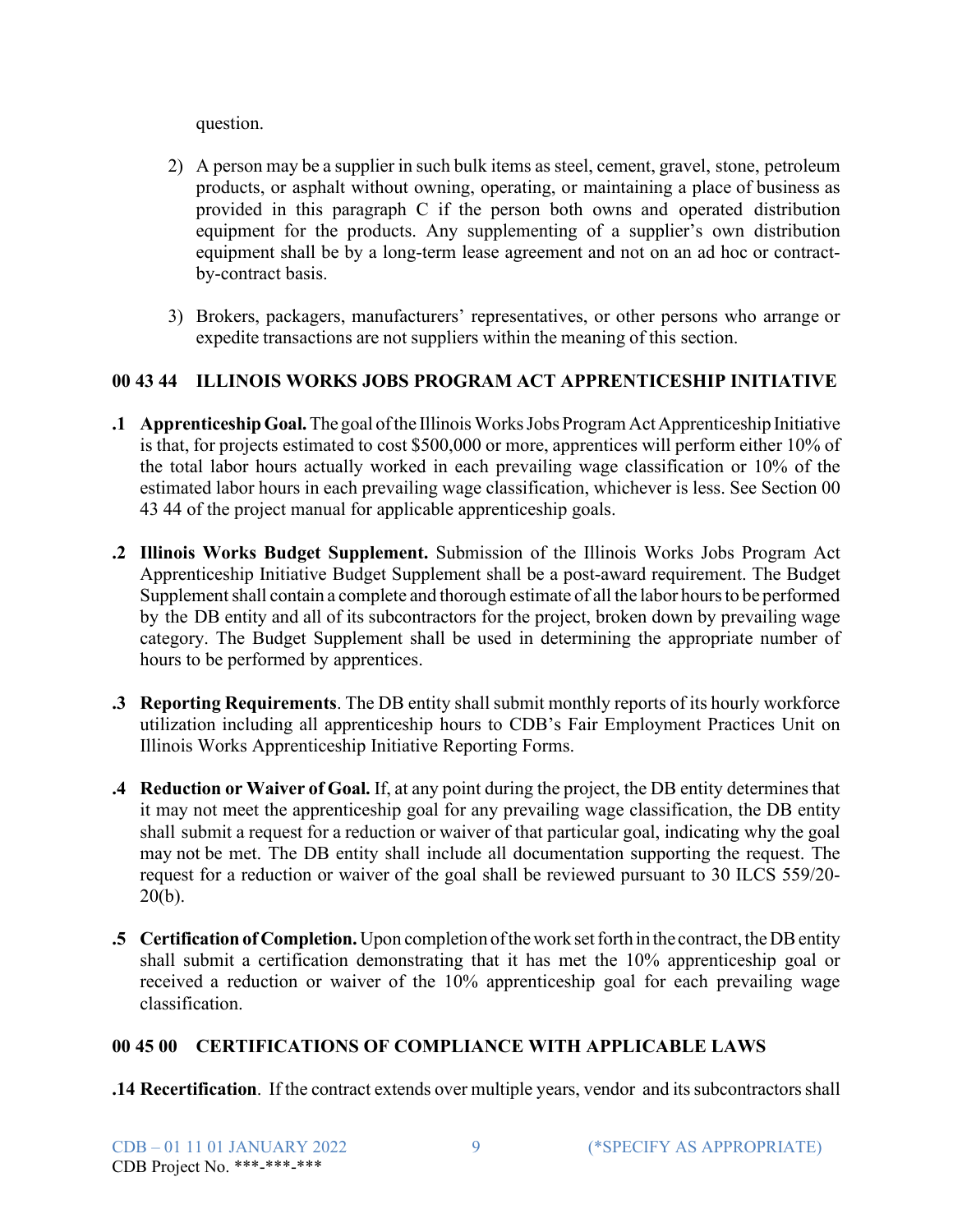certify, by January 1 of each fiscal year covered by the contract after the initialfiscal year, of any changes that affect its ability to meet the requirements for being awarded a contract under Article 50 of the Illinois Procurement Code. Failure to do so may result in voiding the contract by operation of law or rendering the contract voidable at the option of the State without additional compensation. Violations of certain provisions may also be deemed a civil or criminal offense. If a vendor or subcontractor continues to meet all the requirements of the Illinois Procurement Code, it shall not be required to submit any certification.

**.15 Illinois Works Jobs Program Act Apprenticeship Initiative.** The DB entity will comply with the Illinois Works Jobs Program Apprenticeship Initiative (30 ILCS 559/20-20(a)(2)).

# **00 51 20 ACCEPTANCE AND REJECTION OF BIDS**

- **.1 CDB's Rights.** When, in its opinion, it is in the best interest of the State, CDB reserves the right to:
	- A. Accept any proposal
	- B. Reject any or all proposals
	- C. Waive technical deficiencies and irregularities
	- D. Allow offeror to remedy technical deficiencies or irregularities within a stated time
	- E. Rescind any notice of award if CDB determines the notice of award was issued in error
	- F. Rescind any notice of award when it is in the best interest of the State
	- G. Reissue any RFP

# **.2 Proposal Rejection.**

- A. Proposals will be rejected for the following material deficiencies:
	- 1) Failure of any of the following to be prequalified with CDB prior to the deadline for submittal of Phase 1 proposals (Article 00 21 05) or being determined non-responsible after the deadline for Phase 1 proposals: the individual members of the DB entity; all design professionals and other entities as defined in Section 30-30 of the Illinois Procurement Code to which any work may be subcontracted during the performance of the contract; all entities that will perform any of the 5 subdivisions of work defined in Section 30-30 of the Illinois Procurement Code; and any other team members of the DB entity identified in the RFP as requiring CDB prequalification.
	- 2) Submission of a proposal late (Paragraph 00 51 10.1).
	- 3) Use of a bid envelope, which is received by CDB unsealed, or marked in a manner that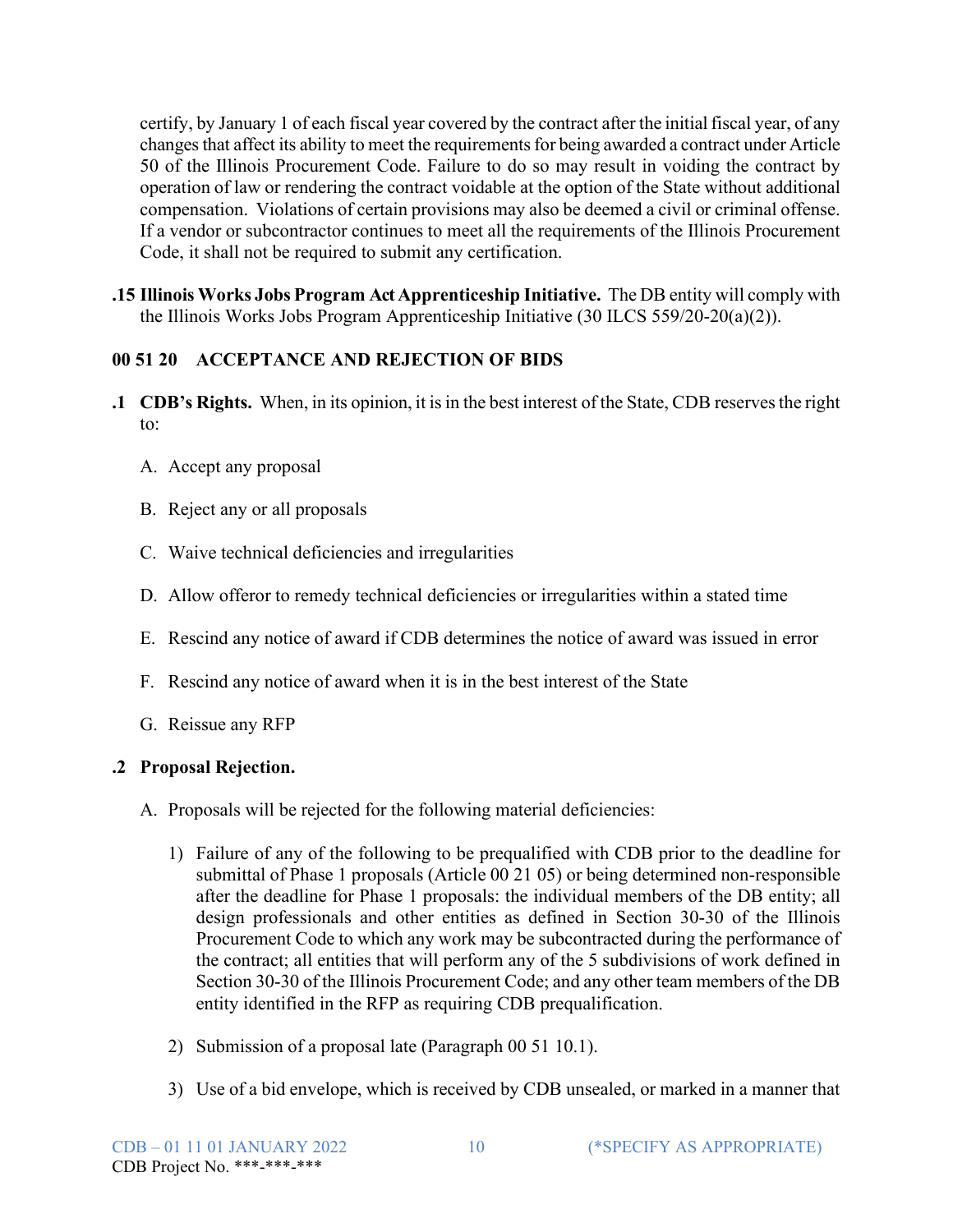does not reasonably identify the project and/or contract for which it is intended (Paragraph 00 41 10.3).

- 4) Deletion of original signatures to the extent that an intent to be bound by the bid is not apparent.
- 5) Failure to attend a mandatory pre-bid meeting.
- 6) Bids not in substantial conformance with the request for proposal and whose nonconformance is determined to be material and unresponsive.
- 7) Failure to submit Bidder Disclosure(s) form and Certifications with the proposal, when the offeror is not registered with the Illinois Procurement Gateway (IPG).
- 8) Failure to be registered with the State Board of Elections, prior to deadline to for submittal of Phase 1 proposals, when applicable.
- 9) Failure to submit documentation of the offeror's good faith efforts to meet applicable MBE/WBE/PBE/VBE goals at time of bid when no eligible participation is listed on the utilization plan.
- 10) Any other material deficiency specifically identified in the request for proposal.
- B. Failure to remedy the following technical deficiencies with seven (7) calendar days after the bid opening shall result in rejection of the bid. These technical deficiencies are:
	- 1) Failure to use a revised proposal form when proposal forms have been changed by amendment.
	- 2) Failure to acknowledge an amendment, or failure to incorporate amendment changesinto the proposal.
	- 3) Failure to provide USDOL Apprenticeship and Training Certification for offerors and all known subcontractors in conformance with Section 30-22 of the Illinois Procurement Code (30 ILCS 500/30-22).
	- 4) Failure to submit offeror's Certificate of Registration in an approved apprenticeship and training program.
	- 5) Failure to supply subcontractor and/or supplier names and Taxpayer Identification Numbers as required on Document 00 41 01.
	- 6) Submission of a bid bond not on CDB's form (Paragraphs 00 43 13.1 and 00 43 13.2).
	- 7) Submission of a bid security in a form other than a bid bond, certified check, cashier's check or bank draft (Paragraph 00 43 13.1).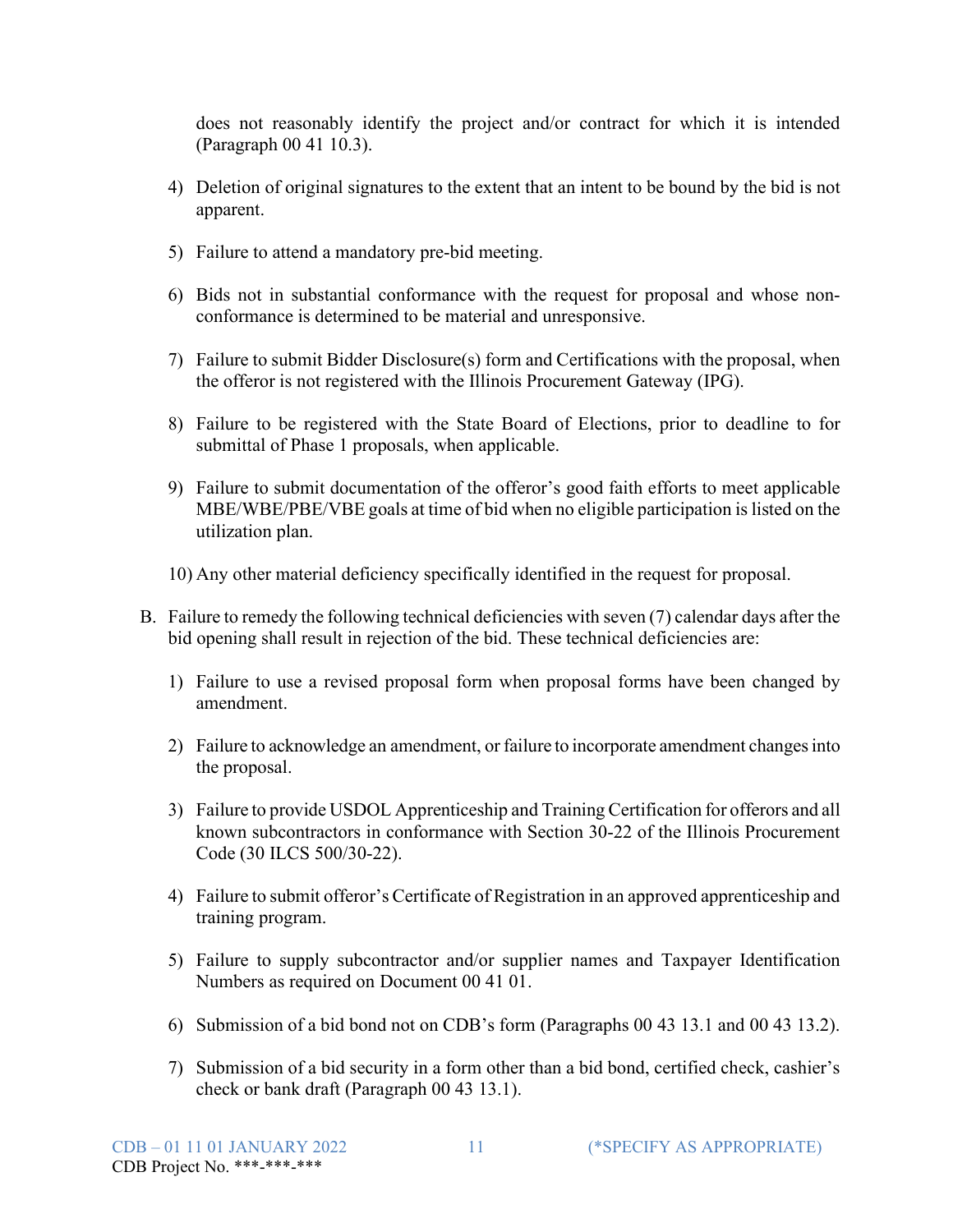- 8) Omission of the signature of the officer of the surety or any other required signatures except the signature in Paragraph 00 51 20.2.A.5, submission of those signatures in pencil or submission of a non-original signature.
- 9) Replacement of a bid security from an unacceptable surety with one from a surety acceptable to CDB (Paragraph 00 43 13.4).
- 10) Failure to furnish and/or complete the 00 41 04 Form (Illinois Department of Human Rights (DHR) Form PC-2).
- 11) Failure to submit a signed affidavit stating that the offeror will maintain an Illinois office as the primary place of employment for persons employed in the construction authorized by the contract.
- 12) Failure to submit Certificate of Registration with State Board of Electionsin accord with 30 ILCS 500/20-160.
- 13) Failure to submit Disclosure of Business Operations with Government of Iran form in accord with 30 ILCS 500/50-36.
- 14) Any other technical deficiency specifically identified in the project bid documents.
- C. MBE/WBE/PBE/VBE goal compliance deficiencies. Failure to remedy the following deficiencies within ten (10) calendar days after the date of notification shall result in rejection of the bid. These deficiencies are:
	- 1) When applicable, failure to submit a revised utilization plan, documenting achievement of goals.
	- 2) When applicable, failure to submit documentation acceptable by CDB of good faith efforts to meet MBE/WBE/PBE/VBE goals.
- D. CDB at its sole discretion and without conferring any rights on any offerors may waive bid technical deficiencies or irregularities that are not in conformance with the request for proposal but whose non-conformance is non-material or minor.
- E. Submittal of conditions or qualifying statements contrary to CDB's contract terms is not acceptable and, unless rescinded, the bid shall be rejected.

#### **00 51 28 MBE/WBE/PBE/VBE BUSINESS CERTIFICATION, POST AWARD REQUIREMENTS**

**.1 Post Award Submittal.** See Article 00 51 40. The contract awardee shall submit CDB's MBE/WBE/PBE/VBE Subcontractor Supplier Certification Form, Document 00665 (available in the Reference Library on CDB's website), for each of the MBE/WBE/PBE/VBE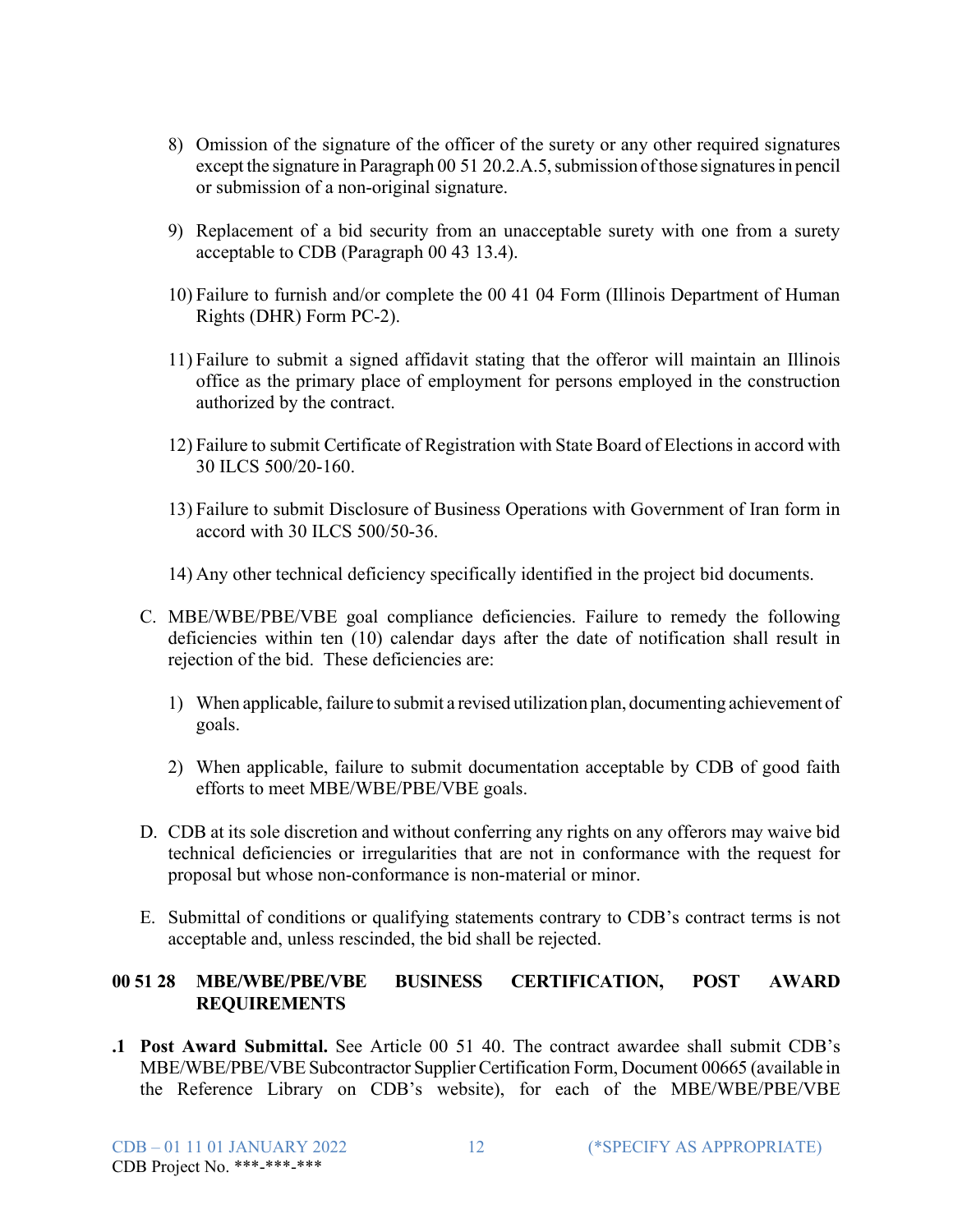subcontractor(s) and/or supplier(s) being utilized to meet the designated participation goals as specified on the request for proposals and in Section 01 11 00 of the project manual. The form must be signed by the MBE/WBE/PBE/VBE subcontractor or supplier and shall be submitted to CDB's FEP Unit. Completion of the 00665 form is not required if the DB entity is an MBE, WBE, PBE, or VBE firm. MBE/WBE/PBE/VBE prime contractors are encouraged to utilize MBE/WBE/PBE/VBE subcontractors/suppliers. If goals are split (separate MBE, WBE, PBE, and VBE goals), then and MBE, WBE, PBE, or VBE firm must supply 00665 forms for the subcontractor firm(s) utilized to meet the MBE, WBE, PBE, or VBE goal, respectively.

- **.2 Listed Firms.** The 00665 certification form shall be completed and submitted for each MBE/WBE/PBE/VBE firm listed on the utilization plan.
- **.3 Compliance.** The MBE/WBE/PBE/VBE participation goal dollar value is based upon the total contract sum (including any awarded deviations). The participation goal percentage amount(s) shall meet or exceed the goal(s) as specified on the bid form (and in Section 01 11 00 of the project manual), or in an approved change/waiver request (refer to Article 00 43 39 herein).
- **.4 Voluntary Participation.** DB entities are encouraged to utilize MBE/WBE/PBE/VBE subcontractors/suppliers for those projects that are not designated for MBE/WBE/PBE/VBE participation and complete the 00665 certification form for each MBE/WBE/PBE/VBE firm. MBE/WBE/PBE/VBE subcontractors/suppliers may be added at any time during the project.
- **.5 Subcontracts/Supplier Agreements.** Copies of subcontracts or supplier agreements (to correspond with each 00665 form) are required to be submitted within ten (10) calendar days of the Notice of Award.

#### **00 51 40 POST AWARD REQUIREMENTS**

- **.2 Submittals.** Within ten (10) calendar days from the date of the notice of award letter, the DB entity shall furnish, on CDB forms, the following:
	- A. Contract executed by the DB entity;
	- B. Performance Bond;
	- C. Labor and Material Payment Bond;
	- D. Certificates of Insurance;
	- E. Builder's Risk Insurance Policy;
	- F. MBE/WBE/PBE/VBE Subcontractor Supplier Certifications, Form 00665 and MBE/WBE/PBE/VBE Subcontractor/Supplier agreements (if applicable);
	- G. Completed Substance Abuse Prevention Certification form and DB entity's substance abuse plan (if applicable);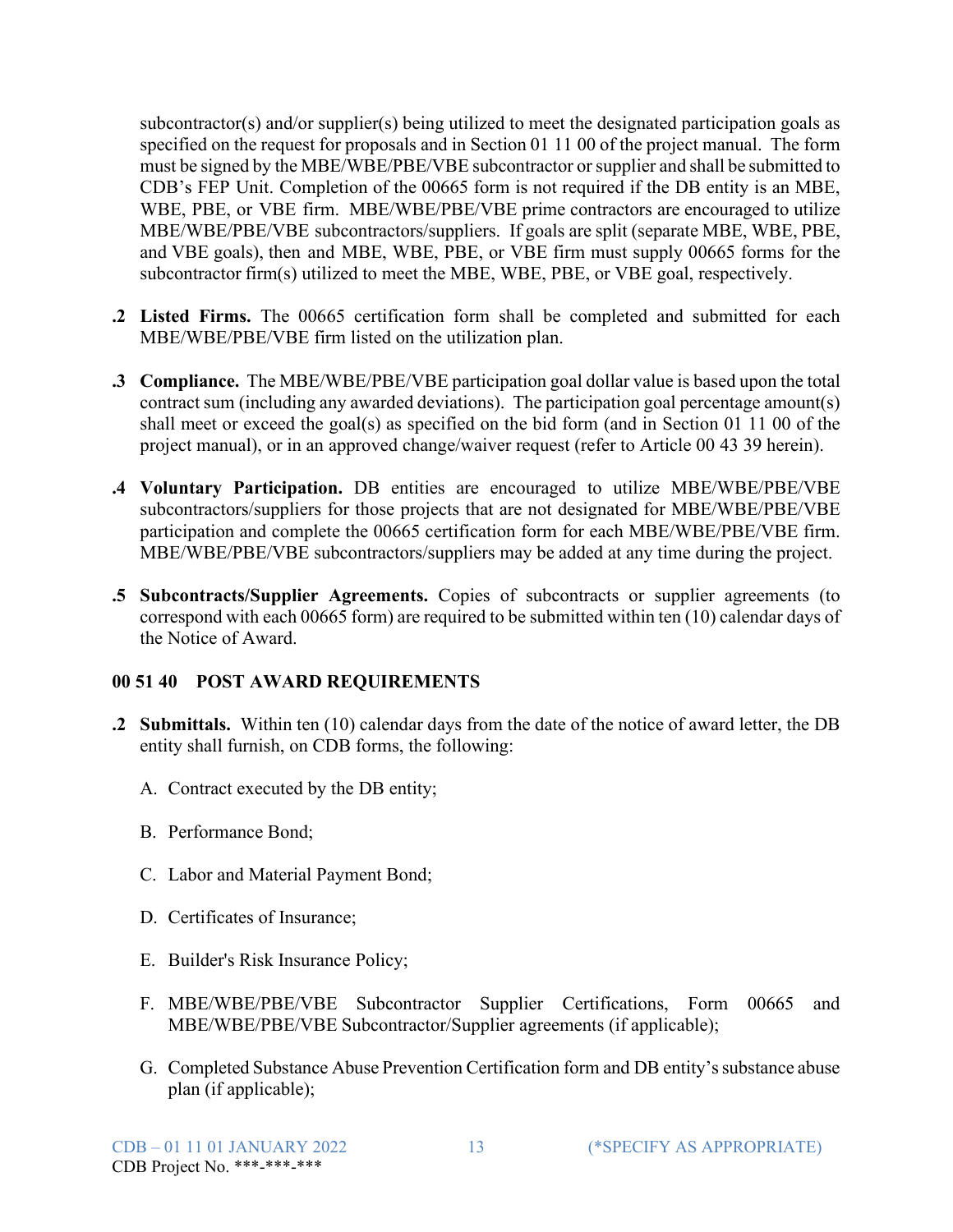- H. DHR PC-2 accepted by FEP Technician;
- I. Project Labor Agreement signature sheets for the DB entity and known Subcontractors (if applicable); and
- J. Illinois Works Jobs Program Act Apprenticeship Initiative Budget Supplement.

#### **00 72 10 TIME**

**.4 Approval Authority**. Changes in contract time are subject to approval at or above the CDB Regional Manager level.

## **00 72 25 CDB - RIGHTS AND RESPONSIBILITIES**

- **.4 Right to Terminate the Contract for Cause.**
	- A. CDB may terminate the DB entity's right to proceed with the work if the DB entity fails or refuses to perform the work with such diligence as to allow timely completion of performance in accordance with the current progress schedule or fails to complete the work in accordance with the documents or commits a breach of any other provision of the contract documents.
	- B. In such case, CDB will give the DB entity and its surety written notice of intention to terminate and the reason therefore, and, unless within ten calendar daysthe delay or violation shall cease or satisfactory arrangement of correction made, CDB may issue a written termination notice to the DB entity and its surety.
	- C. The DB entity shall stop work and vacate the construction site immediately upon receipt of notice of termination. However, the DB entity shall not remove tools, appliances, construction equipment and machinery, or materials or equipment for which CDB has paid, wherever stored, without the written consent of CDB. Any material stored off-site, and which have been paid for by CDB, shall be immediately delivered to CDB or its designated representative upon request. CDB reserves the right either to have the material delivered to the site and deduct the cost of the delivery from contract balance or to abandon the material and deduct the cost of the materials from the contract balance.
	- D. The surety shall complete the work upon demand by CDB in accordance with the contract documents. Such completion may include, but not be limited to, the use of a completing contractor selected by CDB pursuant to a written takeover agreement with the surety, or payment of a sum of money required to allow CDB to complete the work, or other arrangements agreed to by the CDB and surety.
	- E. If within ten calendar days the surety fails to act on CDB's demand, CDB may take over the work and take possession of all of the DB entity's tools, appliances, construction equipment, and machinery at the site and use the same to the full extent they could have been used by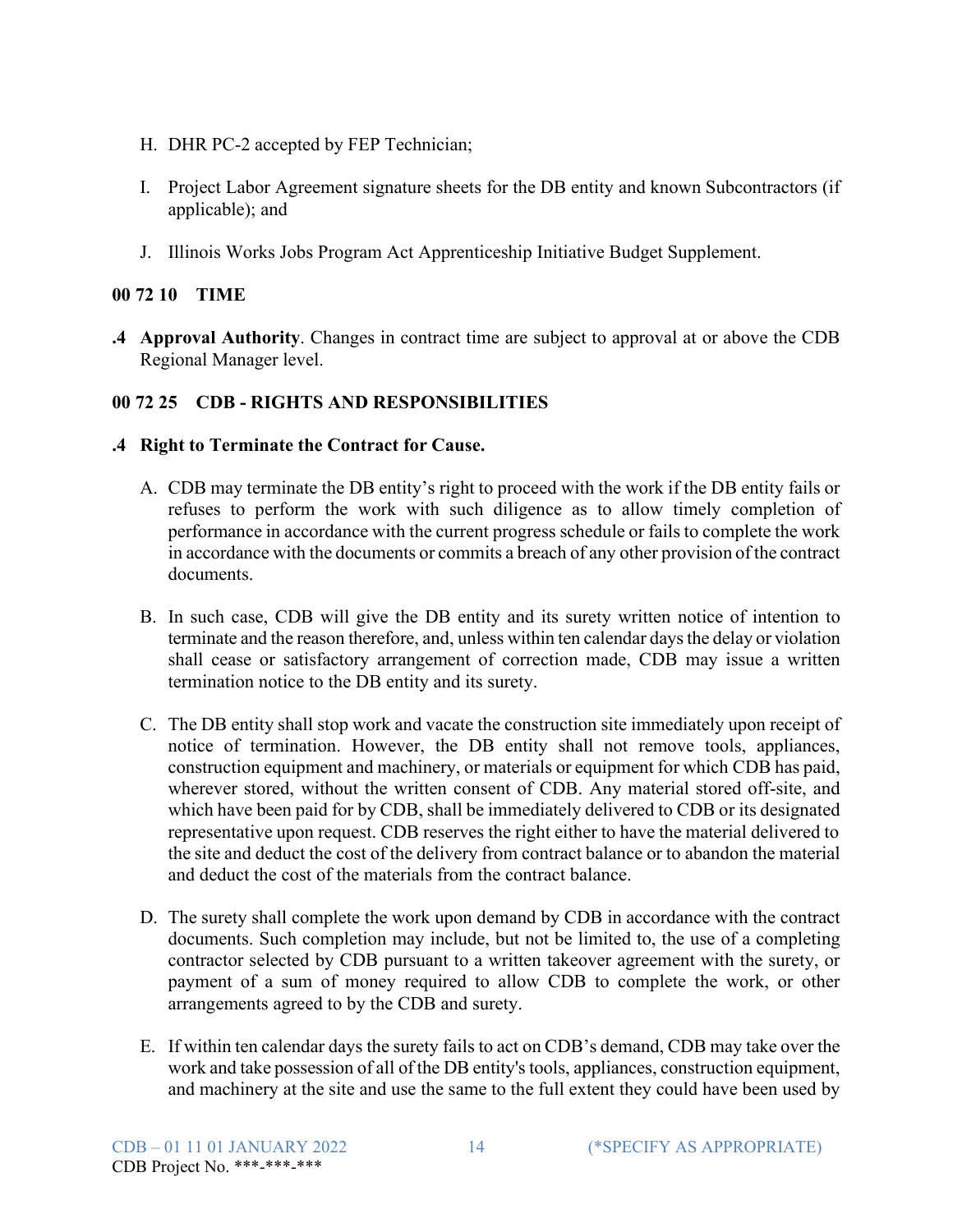the DB entity (without liability for trespass or conversion), incorporate into the work all materials and equipment stored at the site or for which CDB has paid the DB entity but which are stored elsewhere, and finish the work by selecting the most advantageous method identified in the Illinois Procurement Code or in other relevant procurement laws and administrative rules. In such case the DB entity shall not be entitled to receive any further payment until the work is finished. If CDB's expenses in completing the work exceed the unpaid balance of the contract sum, the DB entity and/or the surety shall pay the difference to CDB.

- **.6 Availability of Appropriation; Sufficiency of Funds.** The contract is contingent upon and subject to the availability of sufficient funds. CDB may terminate or suspend the contract, in whole or in part, without penalty or further payment being required, if  $(i)$  sufficient funds for the contract have not been appropriated or otherwise made available to CDB by the State or the Federal funding source, (ii) the Governor or CDB reserves funds, or (iii) the Governor or CDB determines that funds will not or may not be available for payment. CDB shall provide notice, in writing, to the DB entity of any such funding failure and its election to terminate or suspend the contract as soon as practicable. Any suspension or termination pursuant to this Section will be effective upon the date of the written notice, unless otherwise indicated.
- **.7 Right to Suspend the Contract Without Cause.** CDB may, without cause, order the DB entity in writing to suspend, delay or interrupt the work in whole or in part for such a period of time as CDB may determine, not to exceed 90 days. At the expiration of 90 days, the contract may continue upon written agreement of the parties or may be terminated in writing by either party. The contract may remain suspended at the expiration of 90 days until the parties either agree in writing to continue the contract or until either party terminates the contract in writing. If the parties enterinto a written agreement to continue the contract, the contract may remain suspended after the expiration of 90 days.
	- A. The contract time will be adjusted for increases in time caused by the suspension, delay or interruption as described in Article 00 72 10.
	- B. CDB may decide to terminate the contract under Article 00 72 25 at any time during the period of suspension, delay or interruption.

## **00 73 17 BONDS, GENERAL**

- **.1 Requirements.** The DB entity shall furnish a performance bond and a labor and material payment bond covering the faithful performance of the contract and the payment of all obligations arising thereunder, in accordance with the Public Construction Bond Act (30 ILCS 550). Each bond shall be in the full amount of the contract on forms provided by CDB and executed by a surety acceptable to CDB.
- **.3** Acceptability. Bonds that meet the requirements of Paragraph 00 73 17.1 shall be acceptable to CDB when issued by a surety that meets all of the following standards:
	- A. Has a current financial strength of at least "A-" as rated by A.M. Best Company, Inc.,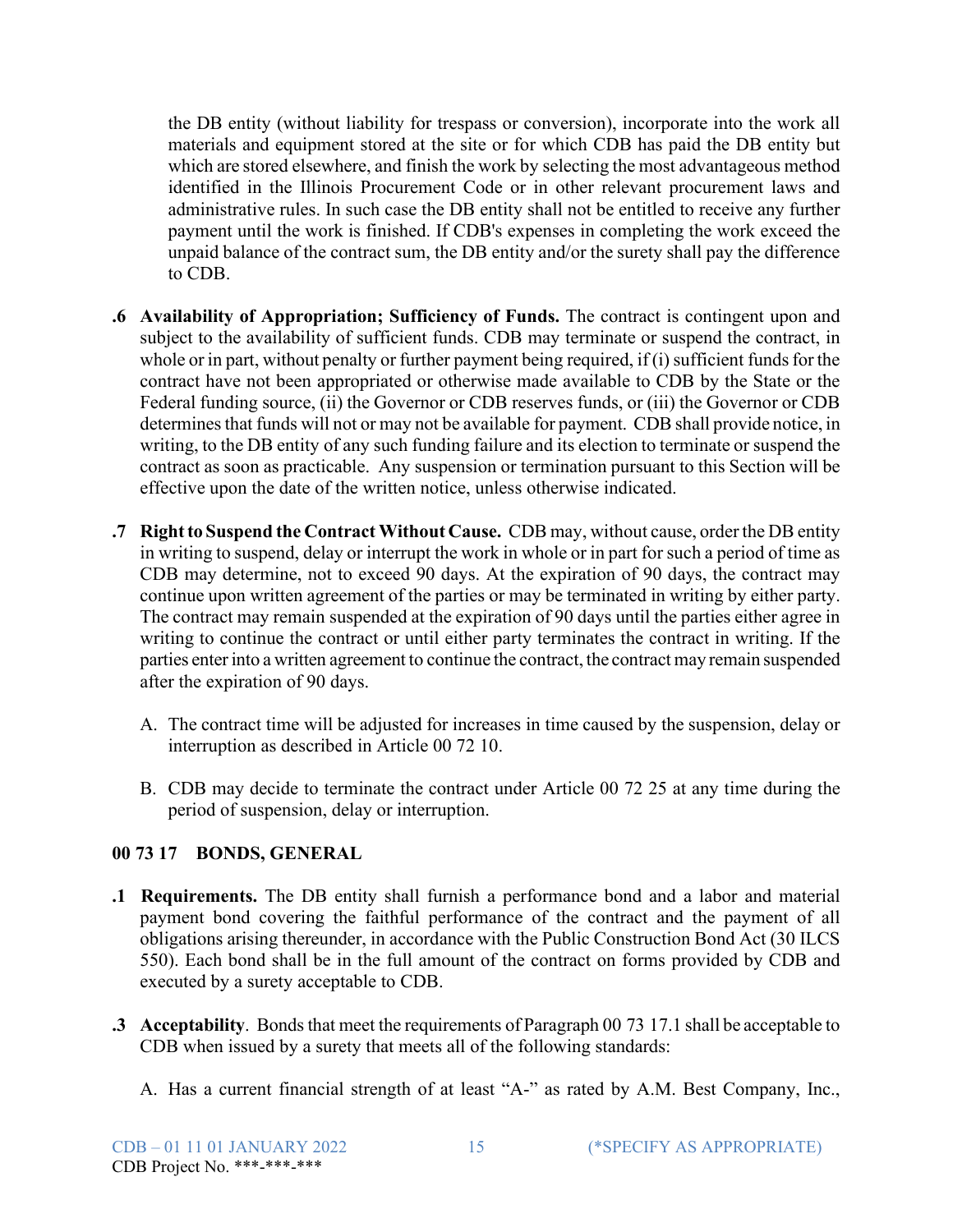Moody's Investor Service, Standard & Poor's Corporation, or similar rating agency (30 ILCS 550/1); and a current Best's financial class of at least "V".

B. Is duly licensed in the State of Illinois by the Department of Insurance (30 ILCS 550/1) and does not have an unacceptable record of improper conduct or financial problems with the Illinois Department of Insurance.

## **01 29 73.1 SCHEDULE OF VALUES**

- G. Provide CDB prequalification/registration ID numbers on the CSV form for subcontractors/suppliers described in 00 21 50.2C.
- H. Identify work performed by MBE/WBE/PBE/VBE subcontractors and suppliers on the CSV form.
- I. Revise and resubmit CSV for approval if any substitution or replacement of subcontractors or suppliers occurs.
- J. Revise and resubmit CSV for approval if any change in the contract amount of subcontractors or suppliers other than a change resulting from a change order occurs.

## **01 29 76 PROGRESS PAYMENT PROCEDURES**

- **.2 Contract Administration Fee.** The DB entity shall include the amount of the contract administration fee on the schedule of values (Form CSV) and all contractor's affidavit and sworn statement (CASS) forms.
	- A. **Initial Payment Request.** The full amount of the contract administration fee shall be invoiced by the DB entity on the initial payment request. This sum shall not be subject to retention.
	- B. **Deadline for Payment.** Prior to approval of the second payment request and no later than twenty (20) calendar days from the invoice-voucher date (Block No. 5) of the initial payment request, the DB entity shall direct to the fiscal section of CDB, a check or money order made payable to CDB in the amount of the contract administration fee.

## **.5 Payments to Subcontractors and Suppliers**.

- D. Subcontractors (as described in 00 21 16.3(C) who have not obtained a CDB ID number and/or have not submitted the required Disclosures and Certifications may have their payment amounts withheld by CDB in addition to any other remedy provided by this contract or by law. No work can be performed by these subcontractors until the Certifications and Disclosure documents have been reviewed and approved by the State Purchasing Officer.
- **.7 Retention.** CDB will retain 10% of each progress payment. Retention will not be withheld for bonds, insurance, and contract administration fee. After 50% of the work has been